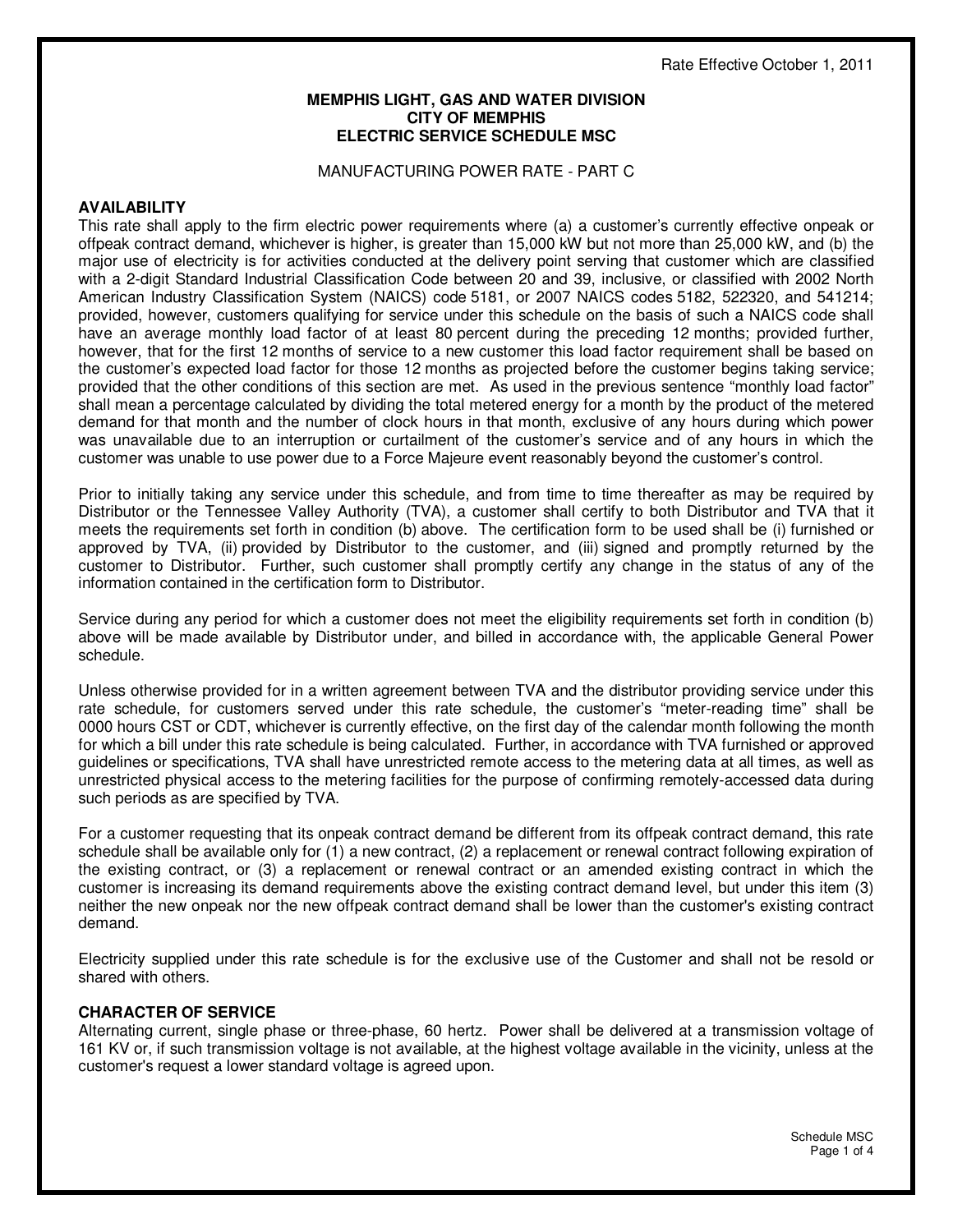# **BASE CHARGES**

|                                                                                                                                          | Summer      | Winter      | Transition  |
|------------------------------------------------------------------------------------------------------------------------------------------|-------------|-------------|-------------|
| Customer charge per delivery point per month:                                                                                            | \$1,500.00  | \$1,500.00  | \$1,500.00  |
| TVA Administrative charge per delivery point per month:                                                                                  | \$350.00    | \$350.00    | \$350.00    |
| On-peak per kW of billing demand charges per month:                                                                                      | \$16.25     | \$9.15      |             |
| Per kW charge per month for each kW, if any, by which<br>offpeak billing demand exceeds onpeak billing demand:                           | \$3.81      | \$3.81      | \$3.81      |
| Excess per kW charge per month by which billing demand<br>exceeds contract demand:                                                       | \$16.25     | \$9.15      | \$3.81      |
|                                                                                                                                          |             |             |             |
| On-peak per kWh energy charge:                                                                                                           | \$0.05916   | \$0.02844   |             |
| First 425 hours use of maximum metered demand multiplied<br>by the ratio of offpeak energy to total energy rate per kWh:                 | \$0.02390   | \$0.02390   | \$0.02390   |
| hours use of maximum metered demand<br>Next 195<br>multiplied by the ratio of offpeak energy to total energy rate<br>per kWh:            | \$0.00524   | \$0.00524   | \$0.00524   |
| Hours use of maximum metered demand in excess of 620<br>hours multiplied by the ratio of offpeak energy to total<br>energy rate per kWh: | $-$0.01061$ | $-$0.01061$ | $-$0.01061$ |

# **TENNESSEE VALLEY AUTHORITY FUEL COST AND PURCHASED POWER ADJUSTMENT RIDER**

The above rates are subject to adjustment under the provisions of the Tennessee Valley Authority Fuel Cost and Purchased Power Adjustment Rider.

### **ADJUSTMENT**

The base demand and energy charges shall be increased or decreased in accordance with the current Adjustment Addendum published by TVA. (In addition, such charges shall be increased or decreased to correspond to increases or decreases determined by TVA in the value of the hydro generation benefit allocated to residential customers.)

# **DETERMINATION OF SEASONAL PERIODS**

Summer Period shall mean the June, July, August, and September billing months. Winter Period shall mean the December, January, February, and March billing months. Transition Period shall mean the April, May, October, and November billing months.

# **DETERMINATION OF ONPEAK AND OFFPEAK HOURS**

Except for Saturdays and Sundays and the weekdays that are observed as Federal holidays for New Year's Day, Memorial Day, Independence Day, Labor Day, Thanksgiving Day, and Christmas Day, onpeak hours for each day shall be from 1 p.m. to 7 p.m. during the Summer Period and from 4 a.m. to 10 a.m. during the Winter Period. For the Summer Period and the Winter Period, all other hours of each day that are not otherwise defined as onpeak hours and all hours of such excepted days shall be offpeak hours. For the Transition Period, all hours shall be offpeak hours. Such times shall be Central Standard Time or Central Daylight Time, whichever is then in effect. Said onpeak and offpeak hours are subject to change by TVA. In the event TVA determines that such changed onpeak and offpeak hours are appropriate, it shall so notify Division at least 12 months prior to the effective date of such changed hours, and Division shall promptly notify customer.

### **DETERMINATION OF ONPEAK AND OFFPEAK DEMANDS, MAXIMUM METERED DEMAND, AND ENERGY AMOUNTS**

The onpeak and offpeak kWh for any month shall be the energy amounts taken during the respective hours of the month designated under this rate schedule as onpeak and offpeak hours; provided, however, that notwithstanding the metered energy amount, the offpeak energy for any month shall in no case be less than the product of (1) the offpeak billing demand as calculated in the last sentence of the paragraph below and (2) 110 hours (reflecting a 15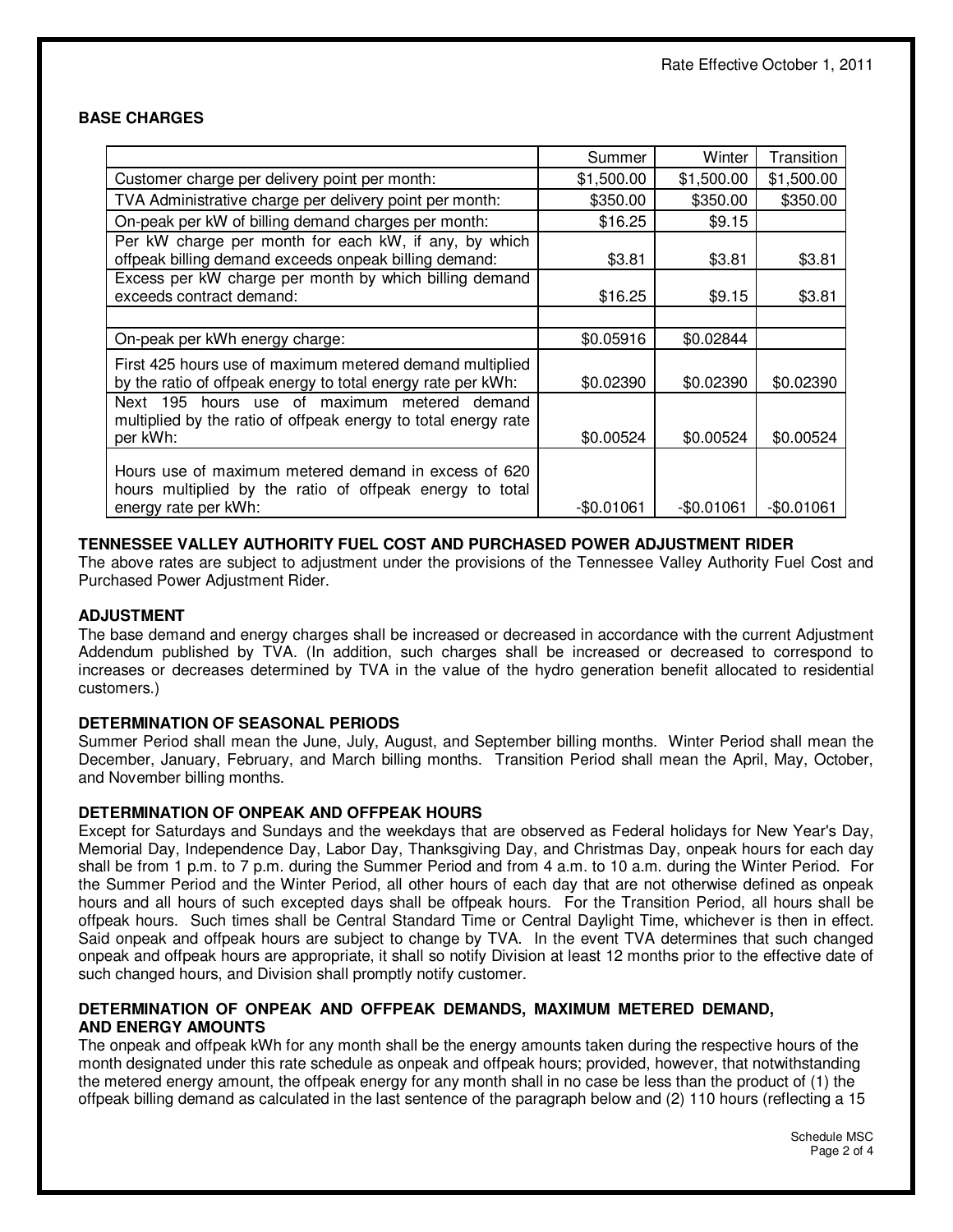percent load factor applied to the average number of hours in a month).

Distributor shall meter the onpeak and offpeak demands in kW of all customers taking service under this rate schedule. The onpeak metered demand and offpeak metered demand for any month shall be determined separately for the respective hours of the month designated under this rate schedule as onpeak and offpeak hours and in each case shall be the highest average during any 30-consecutive-minute period beginning or ending on a clock hour of the month of the load metered in kW, and, except as provided below in this section, such amounts shall be used as the onpeak and offpeak billing demands. The maximum metered demand for any month shall be the higher of (1) the highest onpeak metered demand in the month or (2) the highest offpeak metered demand in the month. The onpeak billing demand shall in no case be less than the sum of (1) 30 percent of the first 5,000 kW, (2) 40 percent of the next 20,000 kW, and (3) 50 percent of any kW in excess of 25,000 kW of the higher of the currently effective onpeak contract demand or the highest onpeak billing demand established during the preceding 12 months. The offpeak billing demand shall in no case be less than the sum of (1) 30 percent of the first 5,000 kW, (2) 40 percent of the next 20,000 kW, and (3) 50 percent of any kW in excess of 25,000 kW of the higher of the currently effective offpeak contract demand or the highest offpeak billing demand established during the preceding 12 months.

# **FACILITIES RENTAL CHARGE**

There shall be no facilities rental charge under this rate schedule for delivery at bulk transmission voltage levels of 161 kV or higher.

For delivery at less than 161 kV, there shall be added to the customer's bill a facilities rental charge. This charge shall be \$.38 per kW per month except for delivery at voltages below 46 kV, in which case the charge shall be \$.97 per kW per month for the first 10,000 kW and \$.76 per kW per month for the excess over 10,000 kW. Such charge shall be applied to the highest of (1) the highest onpeak or offpeak billing demand established during the latest 12 consecutive-month period, (2) the customer's currently effective onpeak contract demand, or (3) the customer's currently effective offpeak contract demand and shall be in addition to all other charges under this rate schedule, including minimum bill charges.

### **REACTIVE DEMAND CHARGES**

If the reactive demand (in kVAR) is lagging during the 30-consecutive-minute period beginning or ending on a clock hour of the month in which the customer's highest metered demand occurs, there shall be added to the customer's bill a reactive charge of \$1.45 per kVAR of the amount, if any, by which the reactive demand exceeds 33 percent of such metered demand. If the reactive demand (in kVAR) is leading during the 30 consecutive minute period beginning or ending on a clock hour of the month in which the customer's lowest metered demand (excluding any metered demands which are less than 25 percent of the highest metered demand) occurs, there shall be added to the customer's bill a reactive charge of \$1.14 per kVAR of the amount of reactive demand. Such charges shall be in addition to all other charges under this rate schedule, including minimum bill charges.

# **MINIMUM MONTHLY BILL**

The monthly bill under this rate schedule, excluding any facilities rental charges and any reactive charges, shall not be less than the sum of (1) the base customer charge, (2) the portion of the base demand charge, as adjusted, (but excluding the additional portion thereof applicable to excess of billing demand over contract demand) applicable to onpeak billing demand applied to the customer's onpeak billing demand, (3) the portion of the base demand charge, as adjusted, (but excluding the additional portion thereof applicable to excess of billing demand over contract demand) applicable to any excess of offpeak over onpeak billing demand applied to the amount, if any, by which the customer's offpeak billing demand exceeds its onpeak billing demand, (4) the base onpeak energy charge, as adjusted, applied to the customer's onpeak energy takings, and (5) the base offpeak energy charge, as adjusted, applied to the higher of customer's actual offpeak energy takings or the minimum offpeak energy takings amount provided for in the first paragraph of the section of this rate schedule entitled "Determination of Onpeak and Offpeak Demands, Maximum Metered Demand, and Energy Amounts".

Division may require minimum bills higher than those stated above.

# **CONTRACT REQUIREMENT**

Division shall require contracts for all service provided under this rate schedule. The contract shall be for an initial term of at least 5 years and any renewals or extensions of the initial contract shall be for a term of at least 5 years;